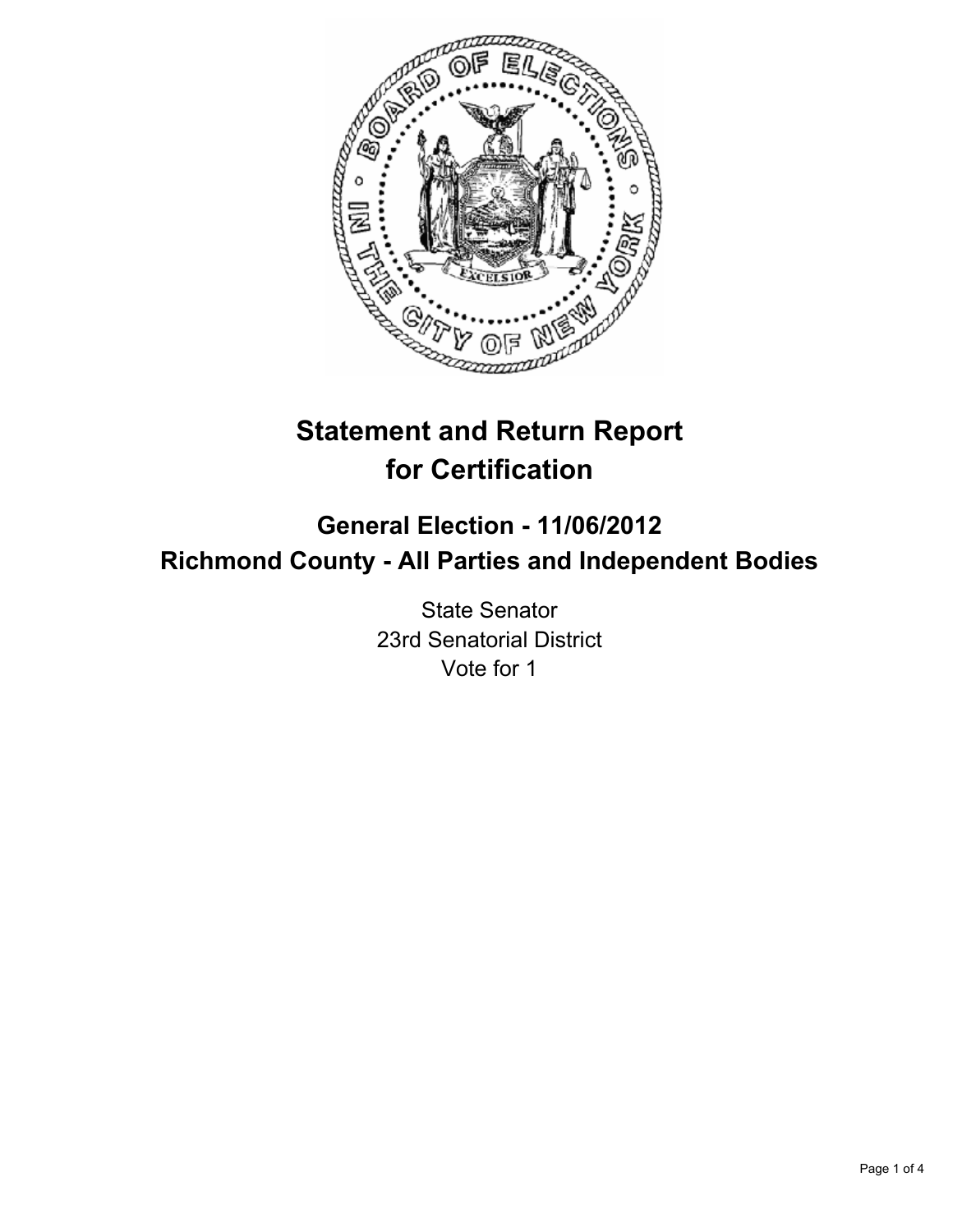

### **Assembly District 61**

| PUBLIC COUNTER                                           | 25,437       |
|----------------------------------------------------------|--------------|
| <b>EMERGENCY</b>                                         | 1            |
| <b>ABSENTEE/MILITARY</b>                                 | 1,286        |
| <b>FEDERAL</b>                                           | 139          |
| SPECIAL PRESIDENTIAL                                     | 3            |
| <b>AFFIDAVIT</b>                                         | 3,020        |
| <b>Total Ballots</b>                                     | 29,886       |
| Less - Inapplicable Federal/Special Presidential Ballots | (142)        |
| <b>Total Applicable Ballots</b>                          | 29,744       |
| DIANE J. SAVINO (DEMOCRATIC)                             | 22,234       |
| LISA GREY (REPUBLICAN)                                   | 3,314        |
| LISA GREY (CONSERVATIVE)                                 | 564          |
| DIANE J. SAVINO (WORKING FAMILIES)                       | 1,001        |
| DIANE J. SAVINO (INDEPENDENCE)                           | 396          |
| ANDREW LANZA (WRITE-IN)                                  | 1            |
| <b>BOB MENENDEZ (WRITE-IN)</b>                           | 1            |
| <b>GEORGE M. CODD (WRITE-IN)</b>                         | 1            |
| JACOB ELEVANDO (WRITE-IN)                                | 1            |
| <b>JASON PRICE (WRITE-IN)</b>                            | 1            |
| JOHN ADDAMS (WRITE-IN)                                   | 1            |
| JOSEPH F. JAMES (WRITE-IN)                               | 1            |
| <b>JULIE LEWIS (WRITE-IN)</b>                            | 1            |
| LLOYD SIKES (WRITE-IN)                                   | 1            |
| MARTIN GOLDEN (WRITE-IN)                                 | 1            |
| MICHAEL LORDAN (WRITE-IN)                                | 1            |
| ROBERT OBERMEYER (WRITE-IN)                              | 2            |
| SCOTT NOREN (WRITE-IN)                                   | 1            |
| TAYLOR COPP (WRITE-IN)                                   | $\mathbf{1}$ |
| UNATTRIBUTABLE WRITE-IN (WRITE-IN)                       | 5            |
| <b>Total Votes</b>                                       | 27,529       |
| Unrecorded                                               | 2,215        |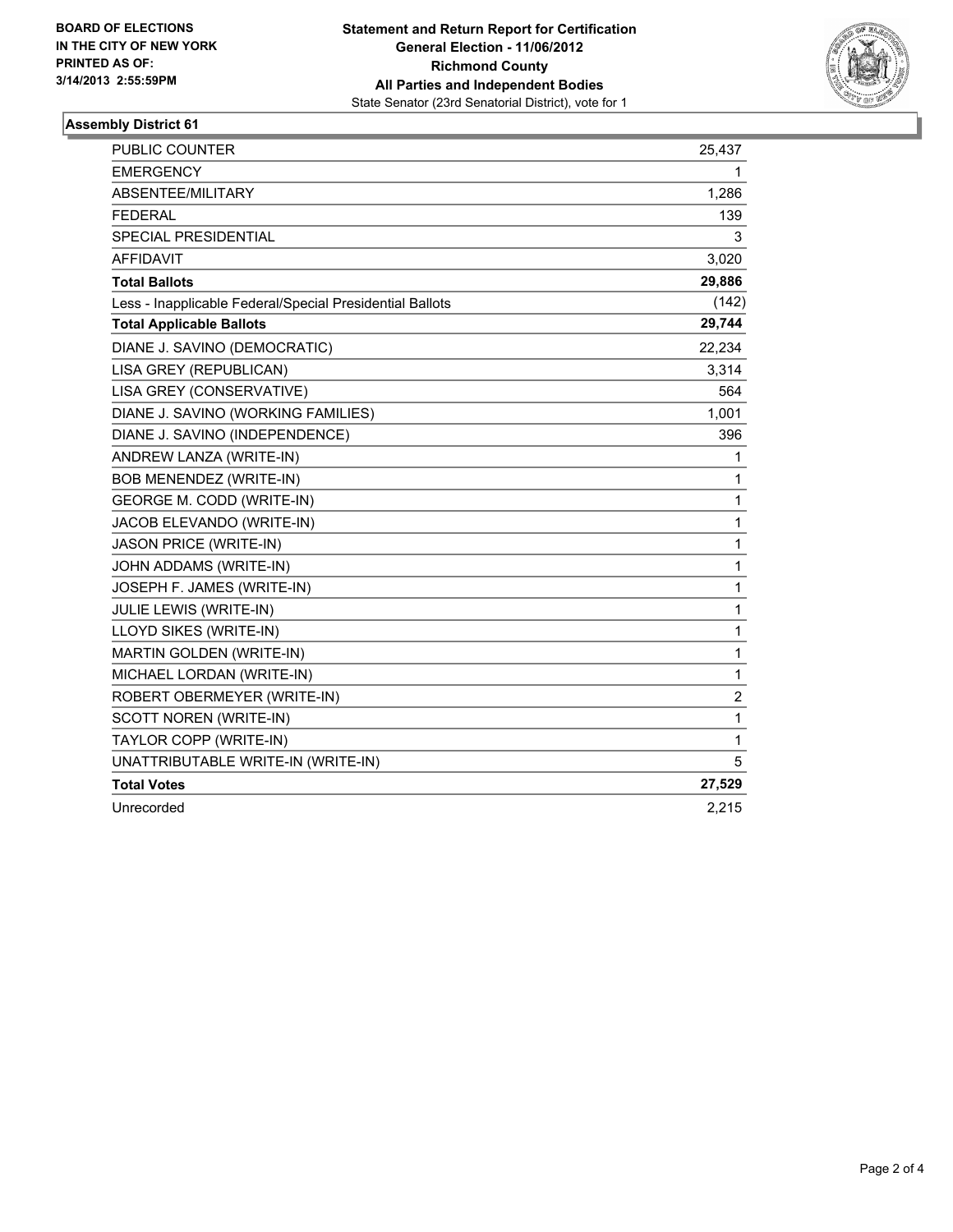

## **Assembly District 63**

| <b>PUBLIC COUNTER</b>                                    | 4,734 |
|----------------------------------------------------------|-------|
| <b>EMERGENCY</b>                                         | 2     |
| <b>ABSENTEE/MILITARY</b>                                 | 195   |
| <b>FEDERAL</b>                                           | 17    |
| SPECIAL PRESIDENTIAL                                     | 1     |
| <b>AFFIDAVIT</b>                                         | 607   |
| <b>Total Ballots</b>                                     | 5,556 |
| Less - Inapplicable Federal/Special Presidential Ballots | (18)  |
| <b>Total Applicable Ballots</b>                          | 5,538 |
| DIANE J. SAVINO (DEMOCRATIC)                             | 4,312 |
| LISA GREY (REPUBLICAN)                                   | 527   |
| LISA GREY (CONSERVATIVE)                                 | 71    |
| DIANE J. SAVINO (WORKING FAMILIES)                       | 147   |
| DIANE J. SAVINO (INDEPENDENCE)                           | 61    |
| <b>Total Votes</b>                                       | 5,118 |
| Unrecorded                                               | 420   |

#### **Assembly District 64**

| <b>PUBLIC COUNTER</b>                                    | 6,434          |
|----------------------------------------------------------|----------------|
| <b>EMERGENCY</b>                                         | 0              |
| ABSENTEE/MILITARY                                        | 300            |
| <b>FEDERAL</b>                                           | 34             |
| <b>SPECIAL PRESIDENTIAL</b>                              | 0              |
| <b>AFFIDAVIT</b>                                         | 706            |
| <b>Total Ballots</b>                                     | 7,474          |
| Less - Inapplicable Federal/Special Presidential Ballots | (34)           |
| <b>Total Applicable Ballots</b>                          | 7,440          |
| DIANE J. SAVINO (DEMOCRATIC)                             | 4,112          |
| LISA GREY (REPUBLICAN)                                   | 2,002          |
| LISA GREY (CONSERVATIVE)                                 | 285            |
| DIANE J. SAVINO (WORKING FAMILIES)                       | 244            |
| DIANE J. SAVINO (INDEPENDENCE)                           | 139            |
| ABDEL RICH AHMED (WRITE-IN)                              | 1              |
| ERIC HAZON (WRITE-IN)                                    | 1              |
| OLUROTIMI SOLOMON OYEKAN (WRITE-IN)                      | $\overline{2}$ |
| STACEY JONES (WRITE-IN)                                  | 1              |
| <b>Total Votes</b>                                       | 6,787          |
| Unrecorded                                               | 653            |
|                                                          |                |